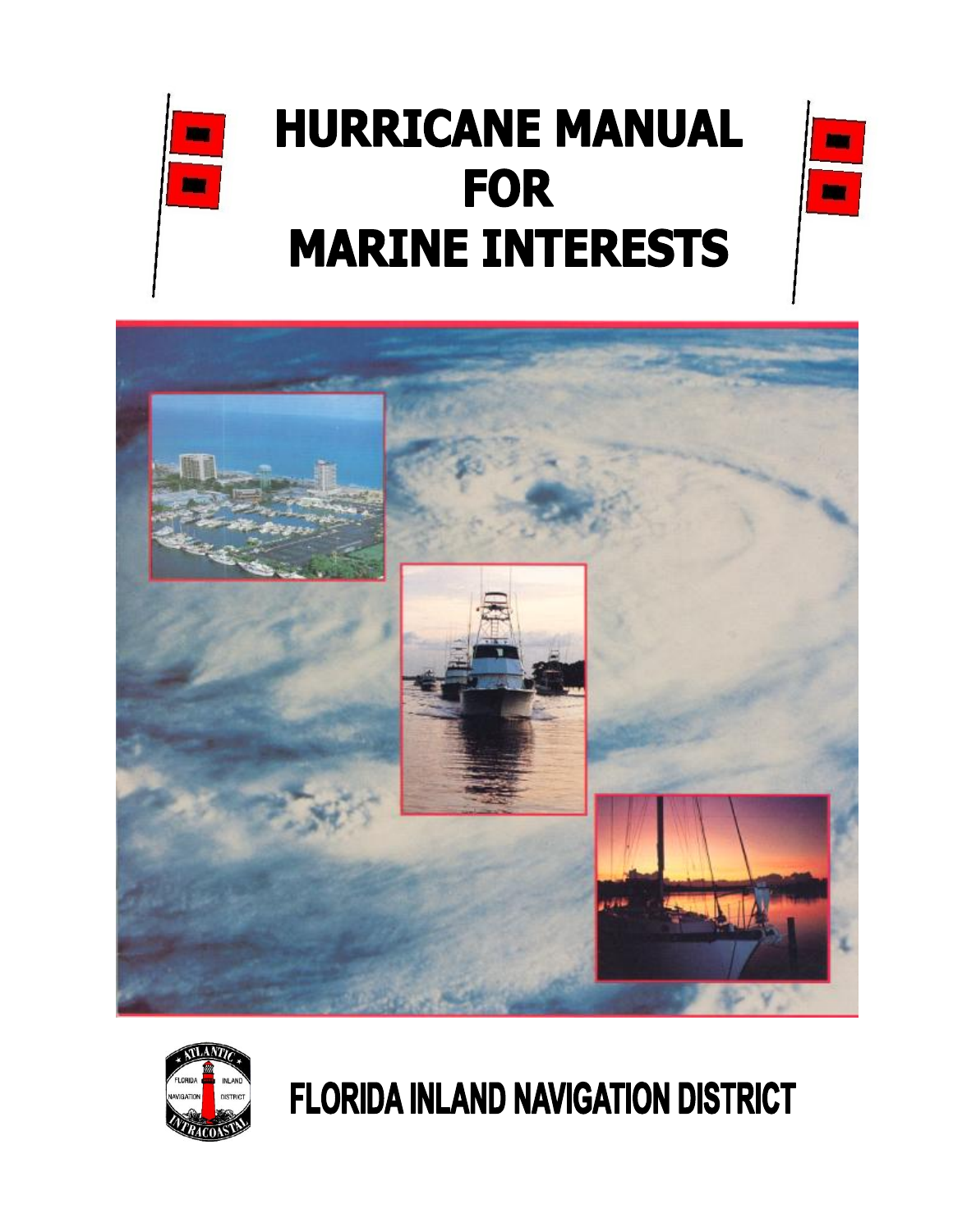## **ACKNOWLEDGEMENTS**

**The Florida Inland Navigation District would like to acknowledge the following individuals and agencies whose materials were used in the development of this manual.**

- Ted Crosby, CMS, AMIM, Area Marine Manager, CIGNA Loss Control Services, "Hurricane Precautions for the Yachting Community".
- Dewayne Hollin and Ken Pagans, Texas A & M University, Sea Grant College Program, "Protecting Your Boat Against Severe Weather".
- Boat/U.S. Seaworthy, "A Guide to Preparing Boats and Marinas for Hurricanes".
- Richard E. Briggs and Donald W. Pybas, The Marine Council and Florida Sea Grant Program, "Boat Owners Hurricane Protection Guide".

### **Funding for the development of this manual was provided by:**

- Florida Inland Navigation District
- Florida Department of Environmental Protection Boating Improvement Program
- The South Florida Water Management District

**Funding for the publication of this manual was provided by:**

**Florida Inland Navigation District 1314 Marcinski Road Jupiter, FL 33477-9498 (561) 627-3386**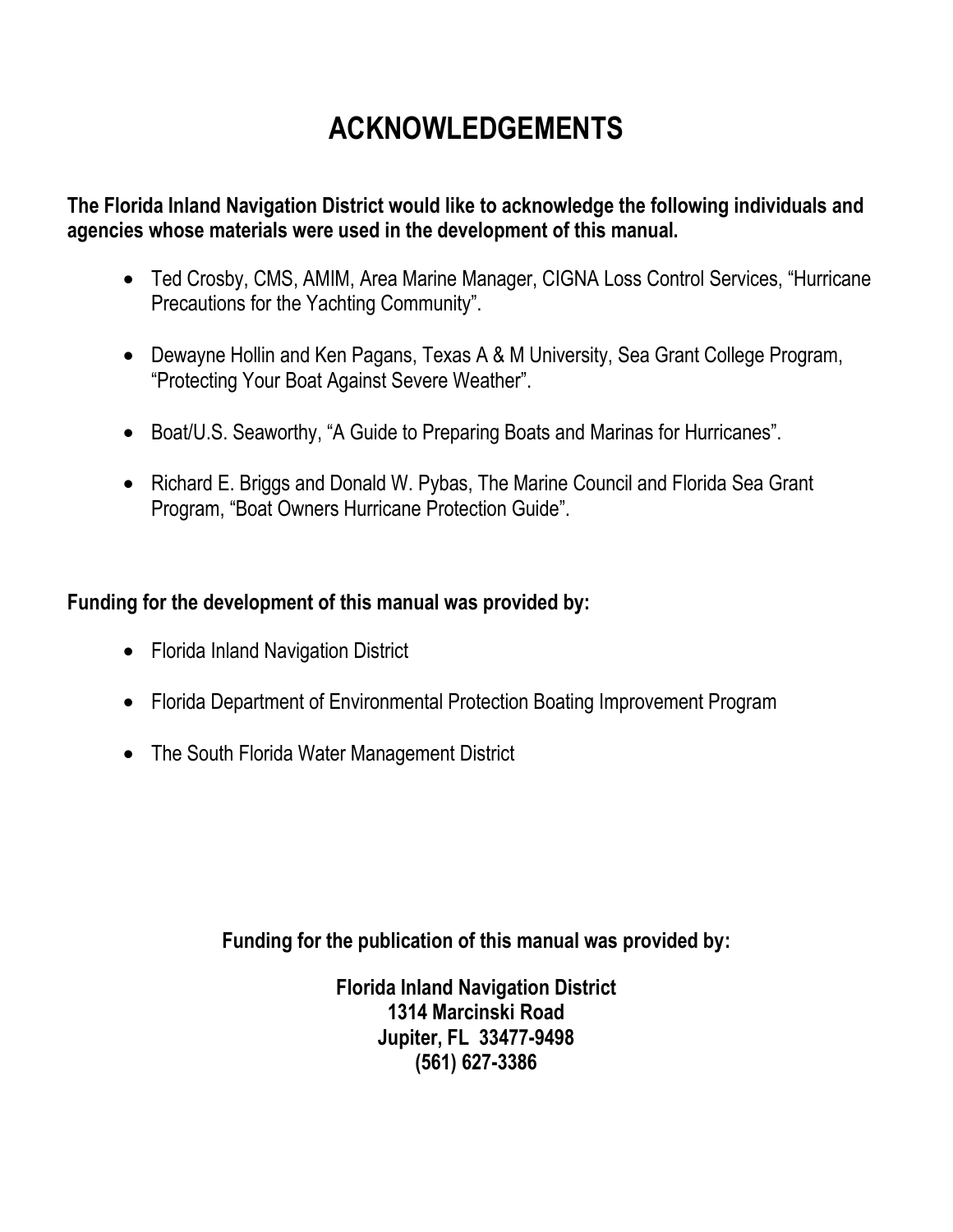## **Introduction**

 Florida is one of the most hurricane vulnerable areas on the United States Atlantic Coast. Recent hurricanes have shown that many vessel owners and other marine interests lack the knowledge and do not have a plan in place to properly prepare their vessel or marine facility for an approaching storm. The tragic aftermath of the destruction of vessels and marine facilities by the recent hurricanes mandate that vessel owners and marine facilities prepare a hurricane plan well in advance of the approach of a hurricane to Florida.

 About 25 percent of hurricane fatalities result from boaters trying to secure vessels in deteriorating storm conditions.

The suggestions and information offered in this manual are intended to preserve life and property, but it is the boat and/or marina owner's responsibility to take precautionary measures to protect property when disaster threatens. The agencies contributing to this publication can assume no responsibility for actions taken by the boat/marine owner/operator.

 Development has reduced the creeks, inlets and canals which boaters used as "hurricane holes" and refuges. With most old hurricane options no longer available and greater numbers of boats needing assistance, how can boaters or marina operators locate information to determine their best course of action?

#### **The most important issue in hurricane preparation is to MAKE A PLAN.**

 Know what you are going to do and do it early, before the winds start to blow. The following pages will suggest many options and ideas. Choose some of these for YOUR PERSONAL PLAN for hurricane safety for you, your family, and your vessel.

 The Florida Inland Navigation District, in cooperation with both public and private marine agencies, have developed this manual to provide boaters and marina operators with updated and reliable information to help guide their actions.



 *Failure to heed the information in this manual could result in a similar scene. Do not let this happen to your boat!*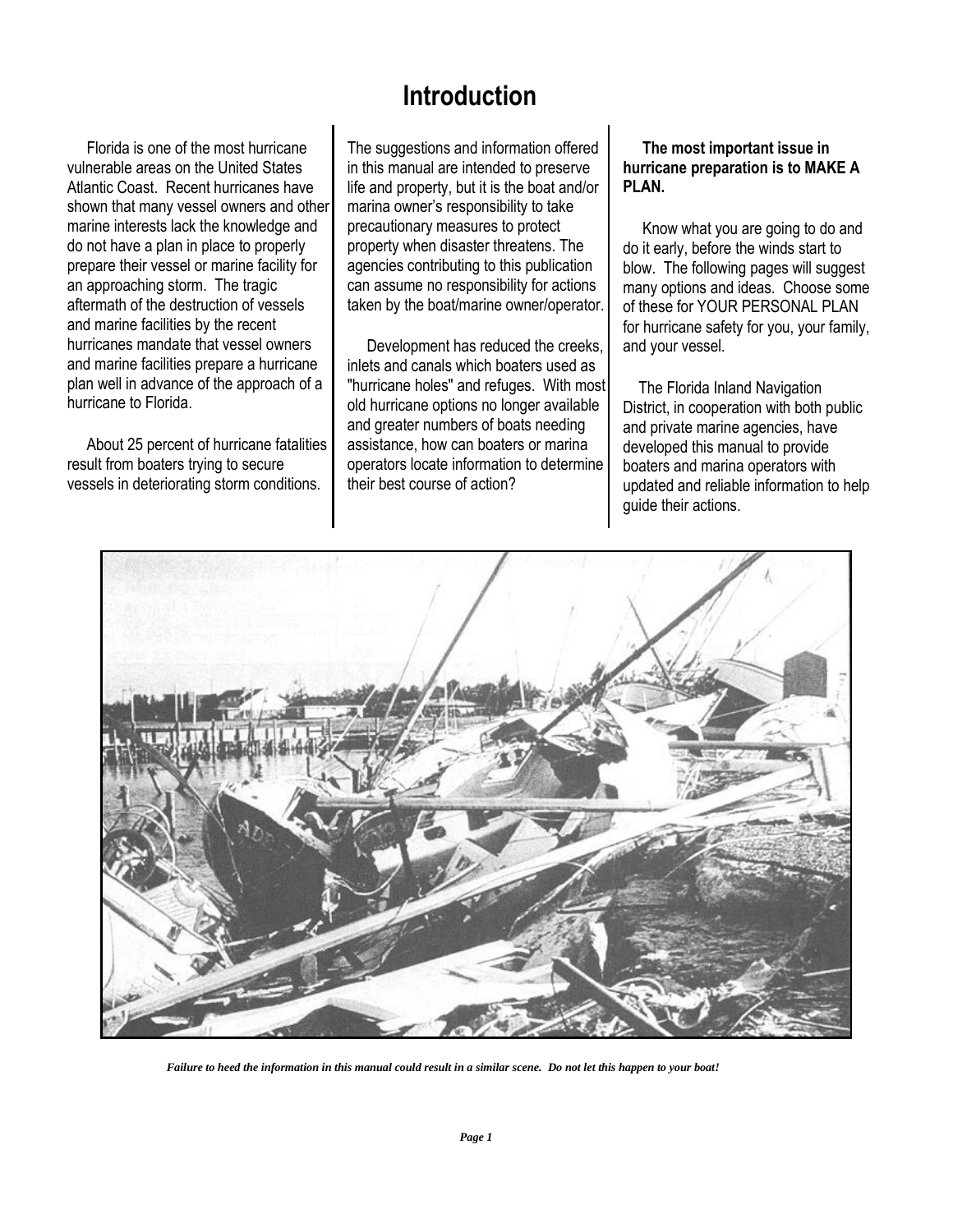## **TABLE OF CONTENTS**

| page 1  |
|---------|
| page 3  |
| page 3  |
| page 4  |
| page 4  |
| page 5  |
| page 5  |
| page 5  |
| page 5  |
| page 6  |
| page 6  |
| page 7  |
| page 8  |
| page 8  |
| page 9  |
| page 9  |
| page 9  |
| page 10 |
| page 10 |
| page 11 |
| page 12 |
|         |
| page 14 |
| page 15 |



*Large commercial vessels like this one have the right-of-way during evacuation from the area.*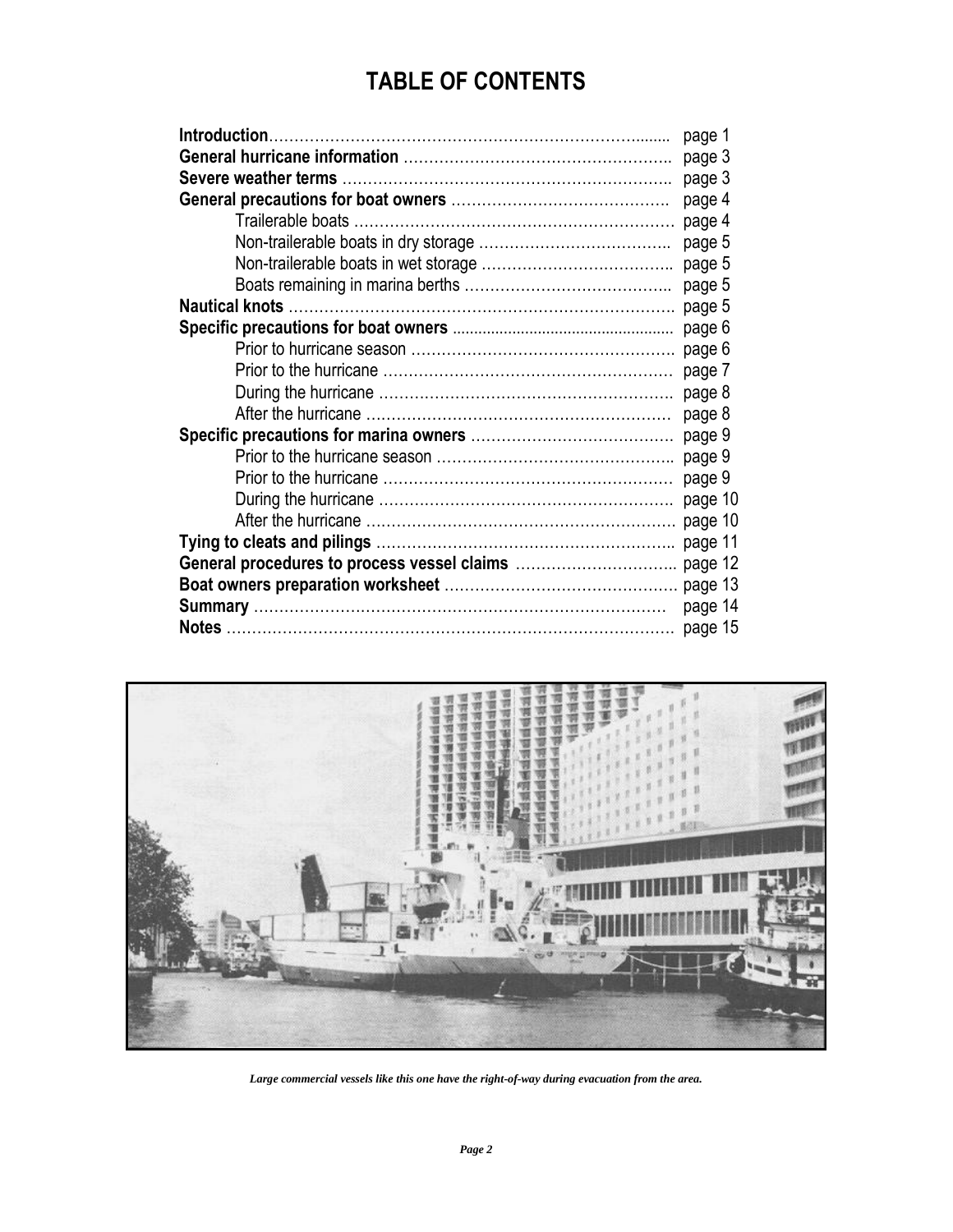## **General Hurricane Information**

 *Hurricane!* The word is both feared and respected by knowledgeable mariners and old timers along the U.S. Coastal areas of the Gulf of Mexico and the Atlantic Ocean. Residents of Southeast Florida are constantly alert to the news of tropical storms developing in or headed for the Atlantic Ocean or Caribbean Sea, or Gulf of Mexico. This interest is at its highest during the official hurricane season from June 1st to November 30.

 A hurricane is a violent tropical cyclone, with winds of 74 or more miles per hour, which spiral counterclockwise around a relatively calm center known as the eye" of the storm. At full strength hurricane winds can gust to more than 200 miles per hour as far out as 20 to 30 miles from the eye. Winds of 39 mph and greater can extend 200 miles or more in advance of the hurricane and trail hundreds of miles behind. The greatest threat from hurricane wind is flying debris. Winds may also disrupt electrical power, telephone service, gas, fresh water supplies, and transportation. Tornados are also possible as a spinoff of the hurricane's winds.

 The greatest danger of the hurricane, however, is from the storm surge. As the storm approaches and moves across a coastline, storm surge may rise 10 feet or more above normal high tide and usually is accompanied by battering waves which will overcome coastal lowlands. In addition, extensive rainfall associated with the storm, may cause widespread flooding further inland. More than 23 inches of rainfall in 24 hours have been recorded in association with a hurricane.

 During the hurricane season, the National Hurricane Center (NHC) in Miami maintains a constant watch for tropical disturbances which could develop into destructive storms. When it appears that a storm is developing, an Air Force reconnaissance aircraft, or one of the National Oceanic & Atmospheric Administration (NOAA)'s research aircraft is sent to the area to make a thorough investigation.

 Once a disturbance becomes a depression, the National Hurricane Center will begin issuing advisories. When the depression reaches tropical storm strength it will be given a name. Advisories are then issued every six hours and indicate the storm's location, intensity, speed, and direction of travel. As a hurricane moves toward the mainland, the NHC may issue advisories more frequently.

#### **Severe weather terms in common use**

**Hurricane Season - June 1 through November 30 is officially designated as hurricane season.**

**Advisory - A message released by the hurricane center, usually at 6-hour intervals, updating information on the storm or hurricane, including watches and warnings whenever they are in effect. A special advisory is a message given any time there is a significant change in weather conditions or change in warnings previously released. An intermediate advisory updates information in advisories at 2 to 3-hour intervals, whenever a watch or warning is in effect.**

**Small Craft Warnings - When a hurricane or tropical storm threatens a coastal area, small craft are advised to remain in port and not to venture into the open sea.**

*Hurricanes are classified by wind strength known as the Saffir/Simpson Scale:*

#### **Saffir/Simpson Scale:**

| Category | Wind            |
|----------|-----------------|
|          | 74-95 mph       |
|          | $96-110$ mph    |
| Ш        | 111-130 mph     |
| IV       | $131 - 155$ mph |
|          | $156 + mph$     |

**Tropical Depression - A circulation at the surface of the water with a sustained wind speed of 38 mph.**

**Tropical Storm - Distinct circulation with sustained wind speeds of 39 to 73 mph.** 

**Hurricane - A tropical cyclone that rotates counterclockwise with sustained winds of 74 mph or greater.**

**Tropical Storm Watch** - **The alert given when a tropical storm poses a threat to a certain coastal area within 36 hours.**

**Tropical Storm Warning** - **A tropical storm is expected to strike within 24 hrs. with sustained winds of 39 to 73 mph.**

**Hurricane Watch - The alert given when a hurricane poses a threat to a certain coastal area within 36 hrs.**

**Hurricane Warning - A hurricane is expected to strike within 24 hours with sustained winds of 74 mph or more accompanied by heavy rain and high waves.**

**Storm Surge - A rise in tide caused by a hurricane as it moves over or near the coastline. It can be much higher than the normal tidal rise, with breaking waves on top.**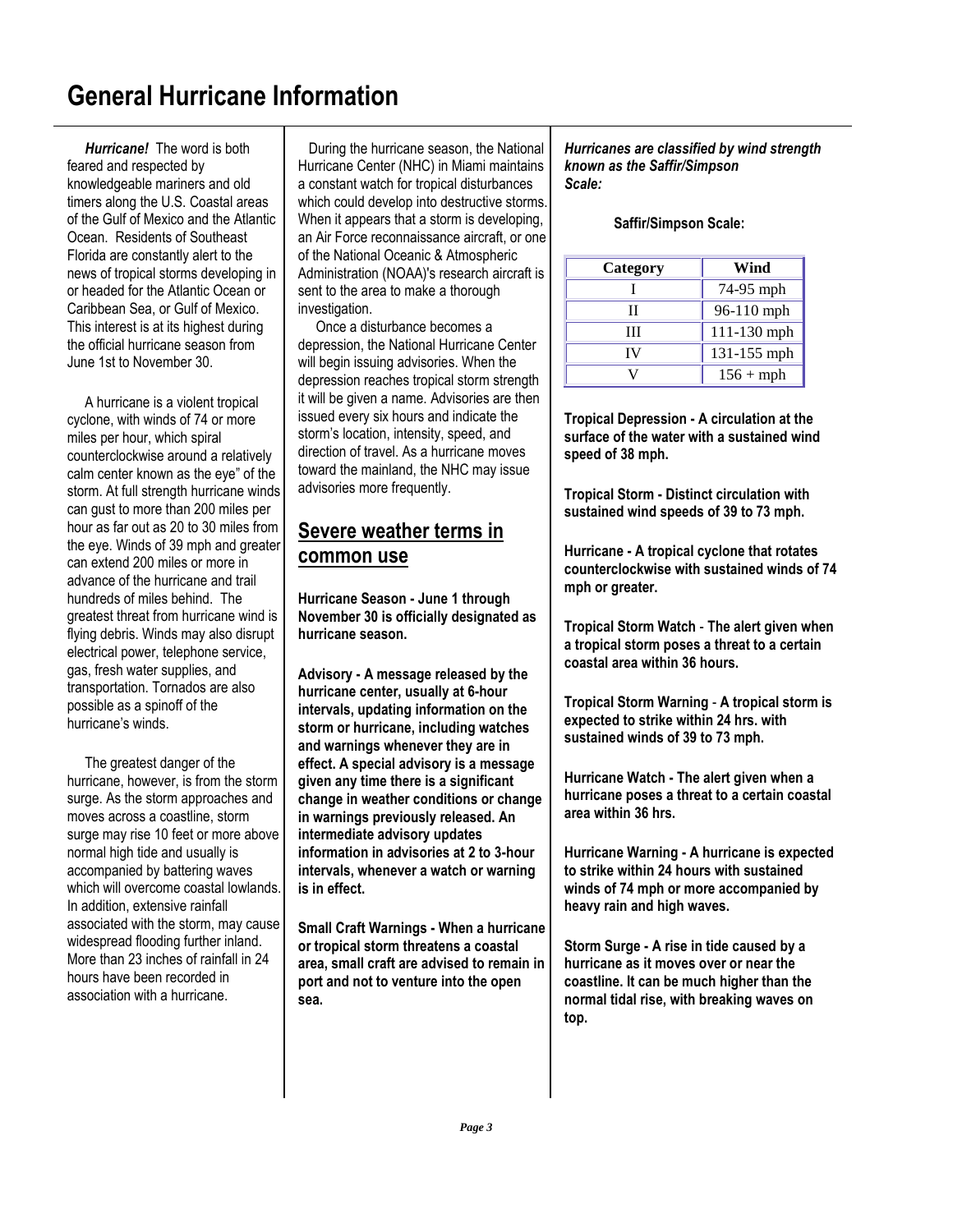## **General Precautions for Boat Owners**

 The key to protecting your boat from hurricanes or any severe threatening weather is planning, preparation, and timely action. The following precautions and checklists are meant as guides only. Each boat owner needs a plan unique to the type of boat, the local boating environment, the severe weather conditions likely to occur in that region, and the characteristics of safe havens and/or plans for protection. The following preparation and precautionary suggestions are issued as guidelines to be used by the marine community. While these suggestions may not be applicable to everyone in all instances, it is hoped that common sense and good judgment will prevail. **Should even one of the suggestions save a life, prevent an injury, or reduce property damage, our purpose will have been served.** 

#### **1. Prior to the hurricane season,**

develop a detailed plan of action to: secure your vessel in the marina, if permitted, remove your boat from the threatened area, or to take your boat to a previously identified hurricane refuge. Specifically identify and assemble needed equipment and supplies. Keep them together and practice your plan to ensure it works before hurricane season.

#### **2. Arrange for a friend to carry**

your plans if you are out of town during the hurricane season.

#### **3. Check your lease or storage**

rental agreement with the marina or storage area. Know your responsibilities and liabilities as well as those of the marina.

#### **Do not remain on your boat during severe weather.**

**4. Consolidate all records including** insurance policies, a recent photo of your vessel, boat registration, equipment inventory, lease agreement with the marina or storage area, and telephone numbers of appropriate authorities, i.e., harbor master, Coast Guard, insurance agent, National Weather Service, etc., and keep them in your possession. They may be needed when you return to check on your boat after the hurricane.

#### **5. Maintain an inventory of both**

the items removed and those left on board. Items of value should be marked so that they can be readily identified.

#### **6. Before a hurricane threatens,**

analyze how you will remove valuable equipment from the boat and how long it will take, so you will have an accurate estimate of the time and work involved. When a hurricane is impending, and after you have made anchoring or mooring provisions, remove all moveable equipment such as canvas, sails, dinghies, radios, cushions, biminis and roller furling sails. Lash down everything you cannot remove such as tillers, wheels, booms, etc. Make sure the electrical system is cut off unless you plan to leave the boat in the water, and remove the battery to eliminate the risk of fire or other damage.

**NOTE: When wind and seas warrant, marine agencies remove their boats from service and will not be able to rescue foolish boaters.** 

In addition to these general steps, which should be taken no matter where you plan to leave your boat during a hurricane or other severe weather, the following steps should be taken depending on the option you select.

#### **Trailerable boats**

#### **1. Determine the requirement to**

load and haul your boat to a safer area. Be sure your tow vehicle is capable of properly and adequately moving the boat. Check your trailer tires, bearings and axle should all be in good condition. Too often a flat tire, frozen bearings or broken axle prevents an owner from moving a boat.

#### **2. Once at a "safe" place, lash**

your boat to the trailer and place blocks between the frame members and the axle inside each wheel. Owners of light weight boats, after consulting with the manufacturer, may wish to consider letting about half the air out of the tires, then filling the boat one-third full of water to help hold it down. (The blocks will prevent damage to the springs from the additional weight of the water.)

#### **3. Secure your boat with heavy**

lines to fixed objects. Try to pick a location that allows you to secure it from four directions, because hurricane winds rotate and change direction. It can be tied down to screw anchors secured in the ground.



*This is what can happen to boat owners who do not take proper precautions.*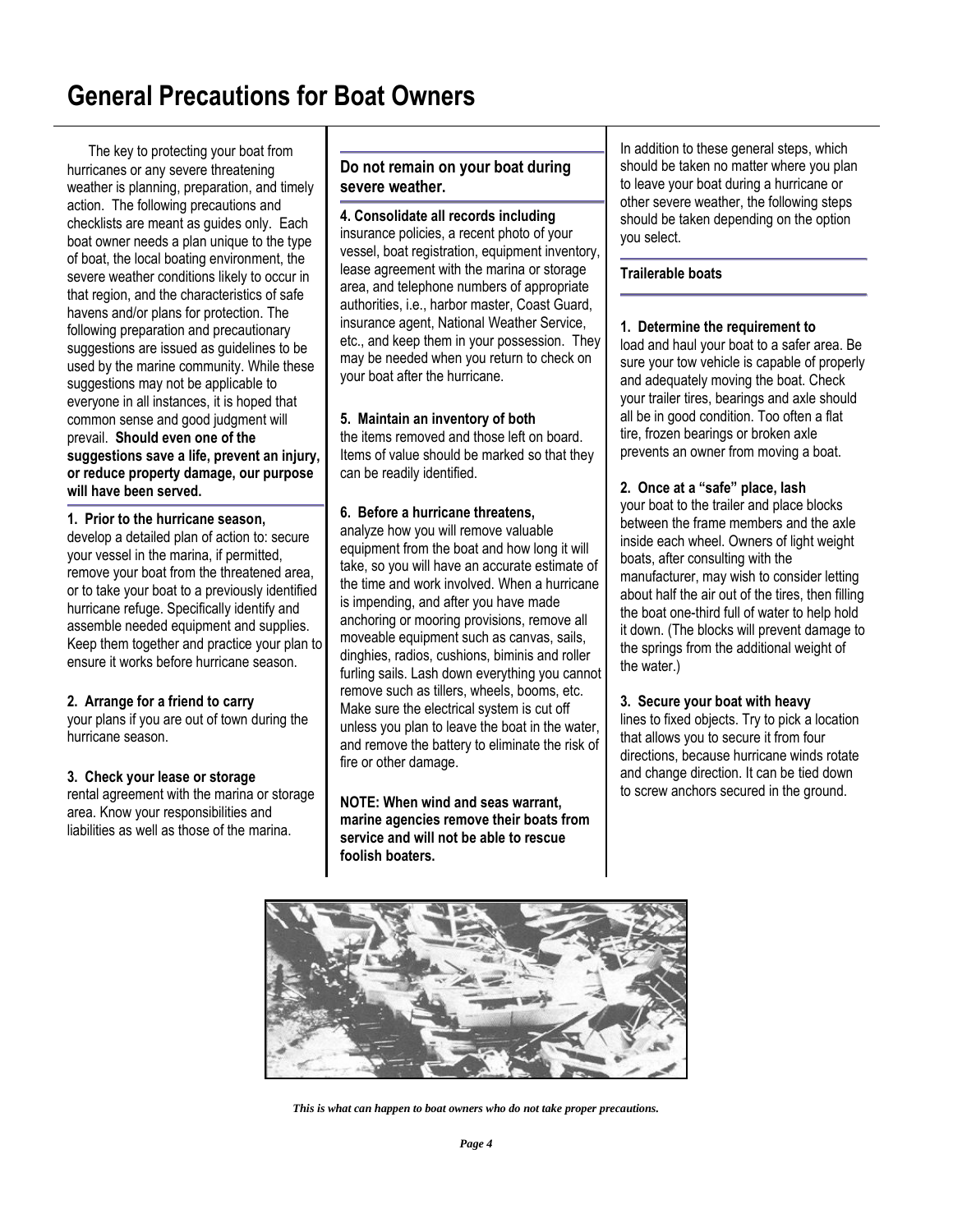## **Non-trailerable boats in dry storage**

**1.** Determine the safest, realistic, obtainable haven for your boat and make arrangements to move your boat there. When selecting a safe location, be sure to consider whether storm surge could rise into the area. Wherever you choose to locate your boat for the duration of the hurricane, lash the boat to its cradle with heavy lines and consider, based on the weight of the boat, adding water to the bilge to help hold it down.

**2.** Never leave a boat in davits or on a hydro-lift.

### **Non-trailerable boats in wet storage**

 The owner of a large boat, usually one moored in a berth, has three options.

- **1.** Secure the boat in the marina berth.
- **2.** Moor the boat in a previously identified safe area.
- **3.** Haul the boat.

 Each action requires a separate strategy. Another alternative, running from the storm is not encouraged except for large commercial vessels.

### **Boats remaining in marina berth**

**1.** Double all lines. Rig crossing spring lines fore and aft. Attach lines high on pilings to allow for tidal rise or surge. Make sure lines will not slip off pilings. Inspect pilings and choose those that seem strongest and tallest and are properly installed.

**2.** Cover all lines at rough points to prevent chafing. Wrap with tape, rags, and rubber hoses, etc. Install fenders to protect the boat from rubbing against the pier, pilings and other boats.



*The longer the docklines, the better a boat will be at coping with high tides. It is also essential to double up on all lines and use chafe protectors at any potential chafe points.*

**3.** Assess the attachment of primary cleats, winches and chocks. These should have substantial back plates and adequate stainless steel bolt sizes.

**4.** Batteries should be fully charged and checked to ensure their capability to run automatic bilge pumps for the duration of the storm. Consider backup batteries. Cut off all devices consuming electricity except bilge pumps.

**5.** Do not stay aboard**.** Winds, during any hurricane, can exceed 100 mph and tornadoes are often associated with these storms. First and foremost, safeguard human life.



*Reinforced and properly backed cleat. Note the washers and the backing plate. These are essential in a hurricane and a good idea in quieter times as well.* 

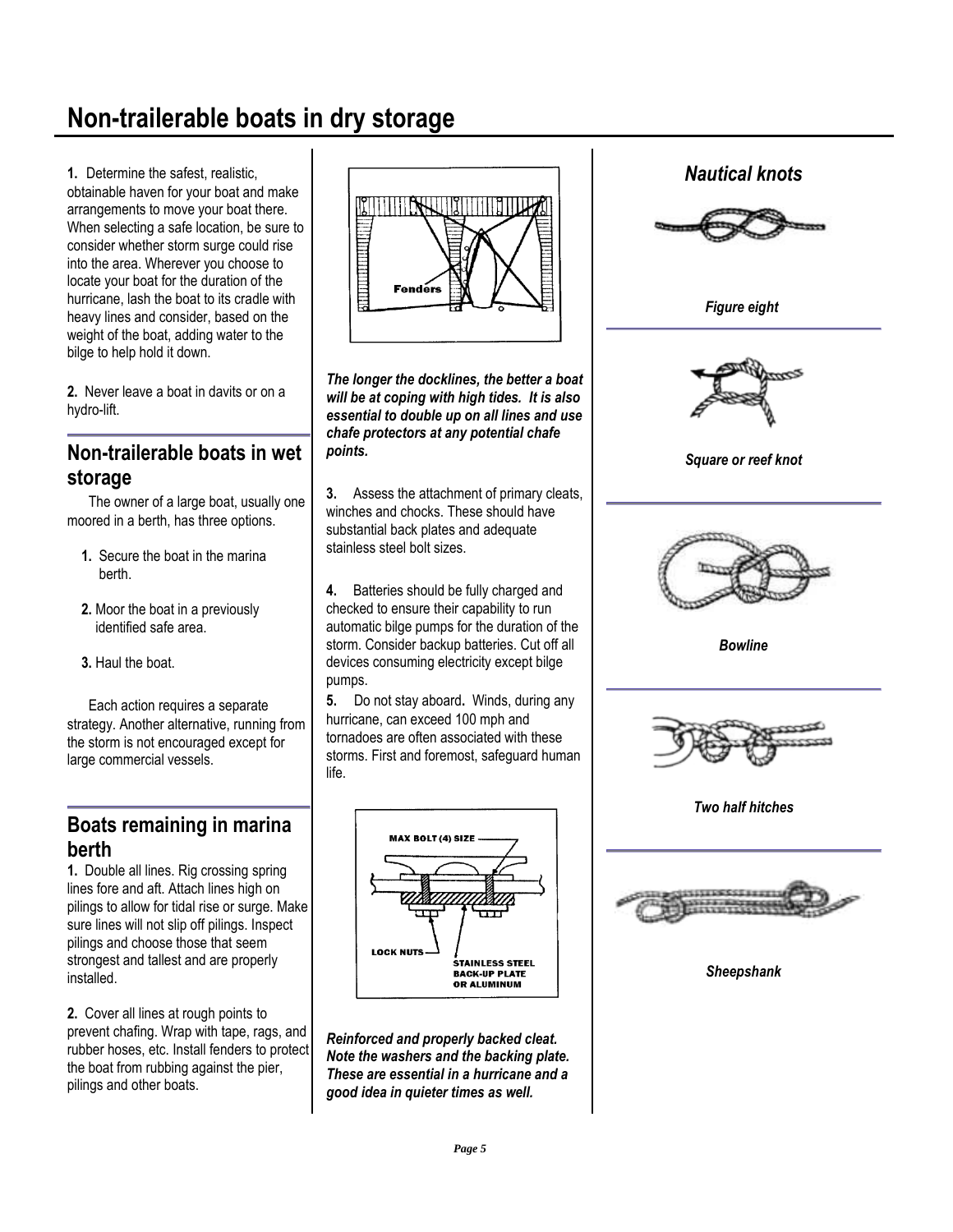## **Specific Precautions for Boat Owners**

 Marine facilities, marine related service organizations and insurance companies consider it reasonable to expect a boat owner to take the time and effort to plan necessary actions to secure and protect the vessel. The following should be considered in formulating an overall hurricane plan for your vessel. Necessary arrangements should be made in advance. If you will be away, a Captain or caretaker should be designated to carry out your plan.

### **Prior to hurricane season**

**1.** Make sure your vessel is in sound condition. This includes the hull, deck hardware, rigging, ground tackle, machinery and electronics. Absentee owners should arrange for a boatyard haulout or a supervised inspection of the vessel prior to, and in preparation for, the hurricane season. This includes making sure batteries are charged, bilge pumps are operable and all equipment is secured.

**2.** Enhance the watertight integrity of your boat, both above and below the water line. Seal windows, doors and hatches if necessary, with duct tape. Shut sea cocks and cap off or plug unvalved through-hull fittings such as sink drains.

**3.** Inspect the vessel's deck hardware in light of planned mooring arrangements. Assess the size and structural attachment of the primary chocks, cleats, buffs, bollards, and winches. These high load/high stress points should have substantial backing plates and be secured with bolts of adequate size.

**4.** Special attention should be given to avoiding chafing of mooring lines. Chafing gear that has been proven successful is a double neoprene hose arrangement.

**5.** Storm moorings, whether at dock or otherwise, should have *doubled lines.* The second set of lines should be a size larger than the normal lines, including spring lines at a dock.



*Mooring alongside a dock or barge. Note: Do not allow line to pull sideways on cleat, always lead line along the cleat by use of chocks.* 

**6.** Purchase necessary materials ahead of time such as additional lengths of mooring lines, screw anchors, fenders, fender boards, chafing gear, and anchors. These items may not be readily available during the hurricane season or just prior to a hurricane.



*For a super system, if your chocks are large enough, fit a second, larger-diameter hose around another hose that fits snuggly to the line. Drill holes in both hoses, and use cord to tie them securely to the line. In a pinch, you can use a single hose.* 

**7.** If the vessel is to be unattended during the hurricane season, the vessel should be hauled at a storage yard or on its trailer, if trailerable. Arrangements for wet storage at a protected dock, mooring or marina is another alternative.

**8.** Make up an inventory of all vessel equipment. Note items to be removed from vessel. Keep a copy of the inventory list on board and ashore.

**9.** For wet berthing locations, ensure that seawalls and docks are sound, mooring bitts and cleats are secure, dock pilings and dolphins are in good condition.

**10.** At private berthing and dock facilities in residential areas, check with neighbors and other vessel owners in the area. Coordinate safety and mooring arrangement plans.

**11.** At the marina facilities find out from the dock master or marina management personnel what their hurricane plans and/or procedures are in regard to vessels left at the facility.



*The bruce anchor will bury deeper the harder the boat pulls and hold in a 360 degree rotation. After surviving the storm the anchor may be so deep it will have to be sacrificed.*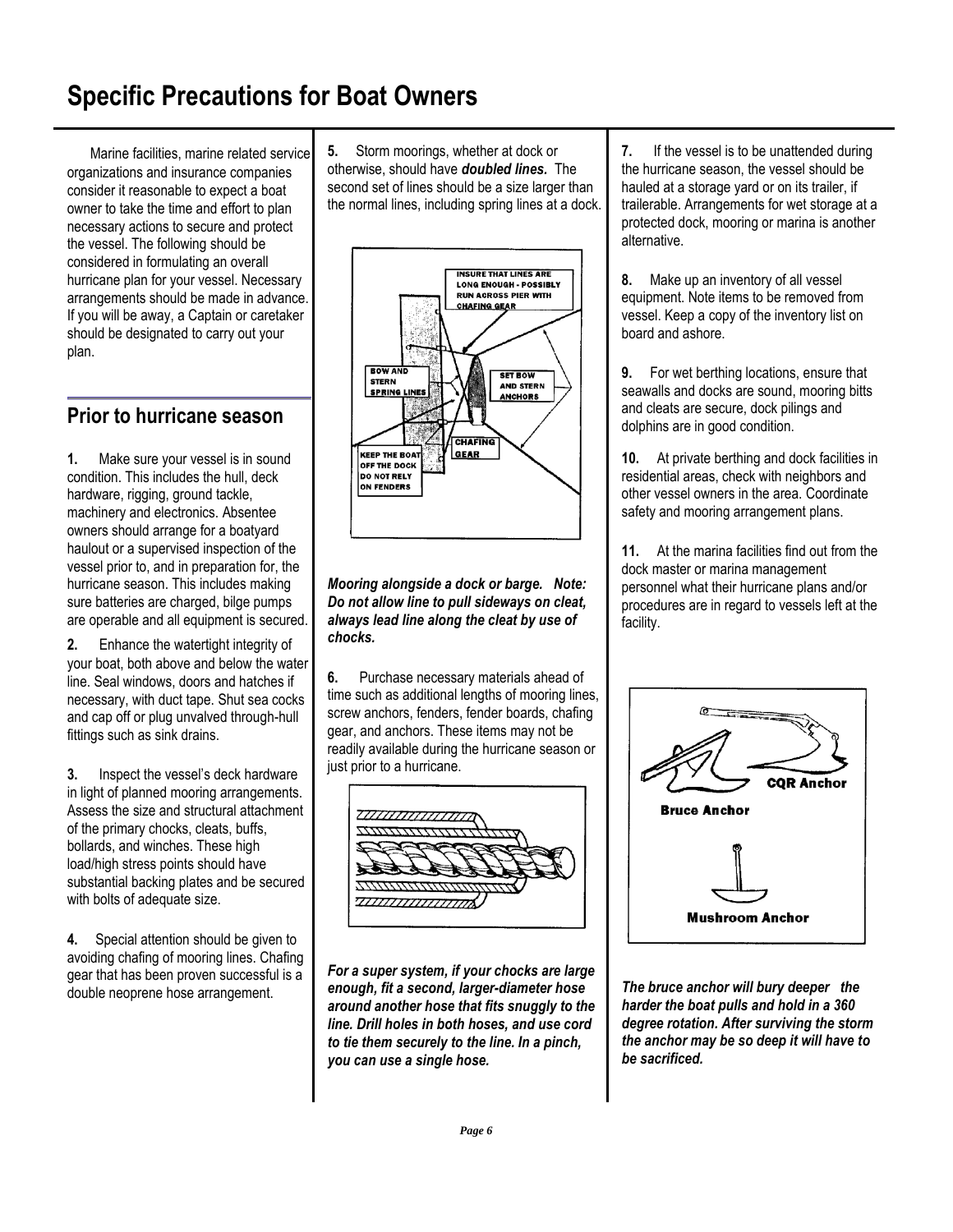

**12.** Check with local marine and law enforcement organizations for local plans. This is especially important in boating centers of South Florida where access to inland protected rivers and canals is limited by bridges that may be permanently closed for land evacuation routes when a hurricane warning is issued.

**13.** If your plan calls for moving your vessel from its current berthing location to an inland waterway location, know your route, your vessel navigation requirements at different tides and the restrictions along the route such as bridges (auto and train) and channels. This is especially important for sailboats.

**14**. Rehearse your planned vessel movement, including an actual visit to the alternate dock or hurricane mooring/anchoring location. If rental of a protected dock or slip space is required, make arrangements well ahead of time.

**15.** Be sure that family or key crew members know your hurricane plan or arrangements and that everyone that may be involved knows how to contact you or your designated representative or agent.

**16.** Key your plan on quick response. Moving a vessel, stripping sails, derigging, and anchoring in seas resulting from 35 mph winds is extremely difficult; impossible in 45 mph winds.

**17.** Prepare your hurricane plan in writing and make copies of it. Keep a copy on the vessel and at home. Extra copies should also be made for marina or yacht club facilities which may require you to have one on file with them.

**18.** Make sure your insurance policy is current. Read the policy thoroughly. There is quite a bit of helpful and advisory information in the policy relative to what the vessel owner should and should not do if there is storm or hurricane related loss or damage to the vessel. Understand the coverages, exclusions and your duties as a vessel owner.

*One of many possible arrangements that can be used to secure a boat in a hurricane hole.*

### **Prior to the hurricane**

 **1.** If your plan calls for moving your vessel, and you have sufficient notice, do it at least 48 to 72 hours (or earlier) before the hurricane is estimated to strike the area. This may be before a hurricane watch is issued.

#### **2. Make sure that:**

- **(a)** fuel tanks are full;
- **(b)** fuel filters are clean;
- **(c)** batteries are charged;
- **(d)** bilges are clean;
- **(e)** cockpit drains are free and clear;
- **(f)** fire fighting equipment is in good order;
- **(g)** and lifesaving equipment is in good condition, in place and readily accessible (these items will be secured later).

**3.** Remove and/or secure all deck gear. portable gear, radio antennas, outriggers, fighting chairs, deck boxes, bimini tops and side canvas/curtains, sails, boom, dorades, extra halyards, canister rafts, and dinghies. Make sure that you secure all hatches, ports, doors, lazarettes and sailboat rudder. (The dinghy may be required to take lines ashore).

**4.** If your vessel is moored at dock on a canal, river, or in a marina near the ocean, it is possible that with an additional 5-10 feet or greater storm surge, the vessel could take a beating against the dock or even impale itself on the pilings.

**5.** The best offshore mooring location for a vessel to ride out a storm is in the center of a canal or narrow river where at least doubled mooring lines can be secured to both shores, port and starboard, fore and aft.

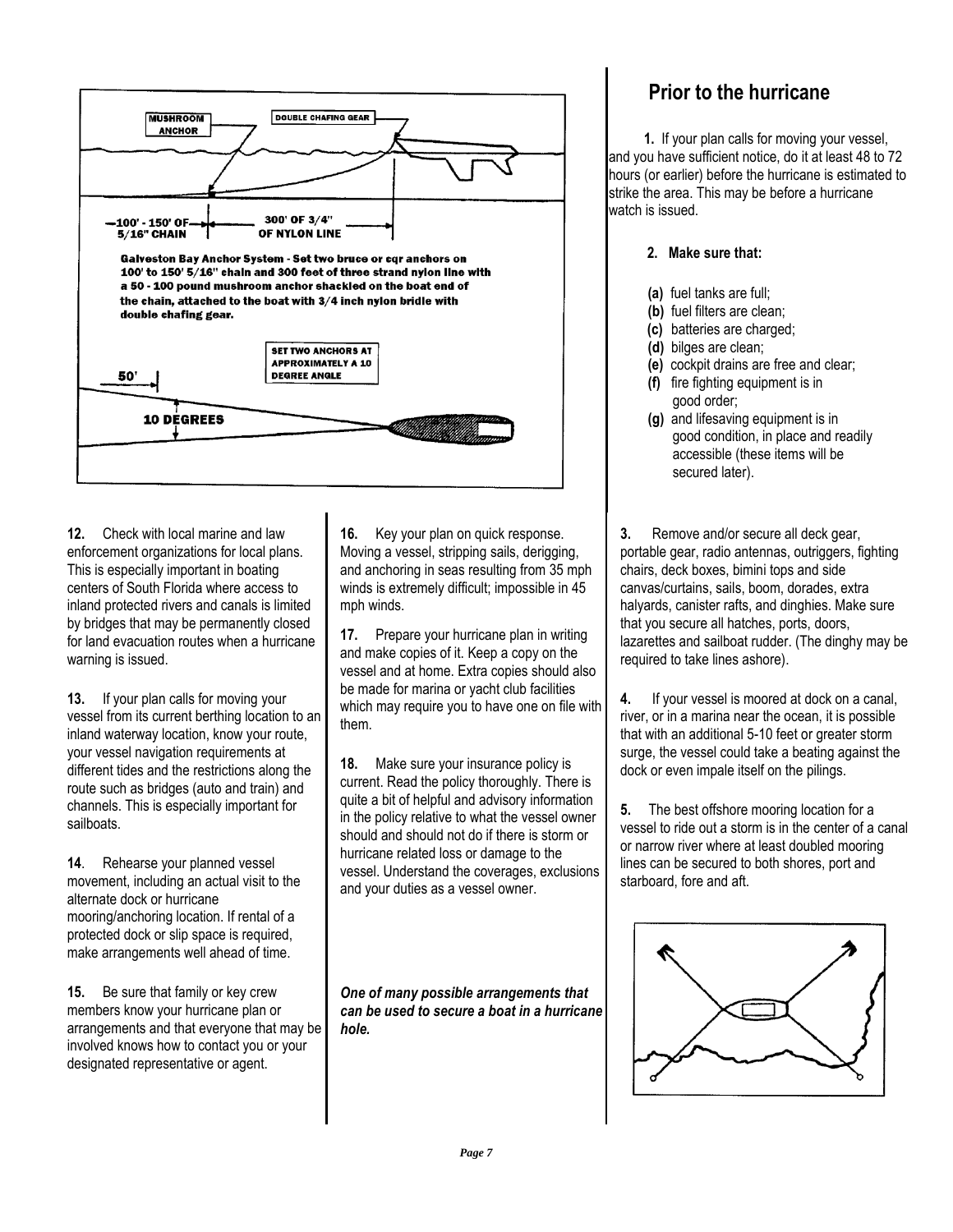**6.** Do not raft vessels together at moorings or docks, especially if larger and smaller vessels are involved. The probability of damage to the vessels is greater than if they are moored singly.

**7.** If the vessel must remain dockside at a private dock or marina, heavy duty fender boards (2" x 6") should be used on a bare wood center piling or otherwise installed to prevent damage. Lines should be doubled and even tripled where necessary to hold a vessel in the center of a berth or off seawall or dock pilings. Preventers should be installed at the top of the pilings so lines cannot slip off the top. Note that nylon line will stretch five to ten percent of its length.



**Using three anchors set 120 degrees apart allows the boat to swing and face the wind. This is an especially good technique in crowded harbors because the boat will not swing in as wide as arc as a boat that is riding on only two anchors.**

### **During the hurricane**

**1. Do not stay aboard any vessel during a hurricane**. If you have taken all the preliminary precautions previously outlined, you have done all that can be done in anticipation of the storm.

**2.** Stay in a protected and safe place. Attend to the safety of family, home and other personal property.

**3.** Stay tuned to news broadcasts and weather advisories concerning the hurricane so that you will know when the danger has passed.

### **After the hurricane**

**1.** After the hurricane has passed, there may be extensive damage in the area. While checking the condition of your vessel is an important concern, there may be limitations such as flooded roads and downed power lines. A check of the vessel should be made as soon as practicable to determine its condition and security.

**2.** Other vessels may be upriver behind your vessel mooring location. This may require that you modify your mooring if you are in the center of a canal or stream so that other vessels may navigate past you. If you don't, others may just cut your mooring lines and let your vessel drift, causing more damage than the hurricane.

**3.** A check of vessel security is important if damage has occurred. One security aspect that must be considered is the prevention of looters or others who feel that a damaged vessel is "abandoned" and thus theirs to take.

**4.** If there has been any theft or vandalism loss or damage to the vessel, other than storm related, a report should be made to local police or other law enforcement authorities so that appropriate actions can be taken. The incident report number and, if possible, a copy of the incident report should be obtained to substantiate any insurance claim or IRS property loss reporting.

**5.** If damages are incurred to the vessel, immediate action should be taken to save the vessel and/or equipment and prevent further loss or damage. This action is a requirement of all insurance policies. A vessel owner is expected to take those actions that a prudent "uninsured person" would take to save and preserve his property.

**6.** If the vessel appears to be unrepairable (constructive total loss), arrangements will still have to be made to remove the hull from any navigable waterway as this will probably be required by government authorities. The vessel should be moved to a yard or salvage facility storage area.

**7.** If salvage removal of your vessel is required (emergency or otherwise) and you are unable to receive advice from your insurance company, agent, marina or yacht club, screen the salvage contractor for competence and cost. Read the contract, know where your vessel is going, and the level of security provided at the location. Save as much equipment from the vessel as possible.

**8.** Where vessel damages are repairable, immediate arrangements should be made with a reputable repair yard to have the vessel moved there, if necessary, for repairs. Make a list of repair facilities that you would like to work with. Obtain estimates before proceeding with repairs. Those who act quickly will be back in the water first.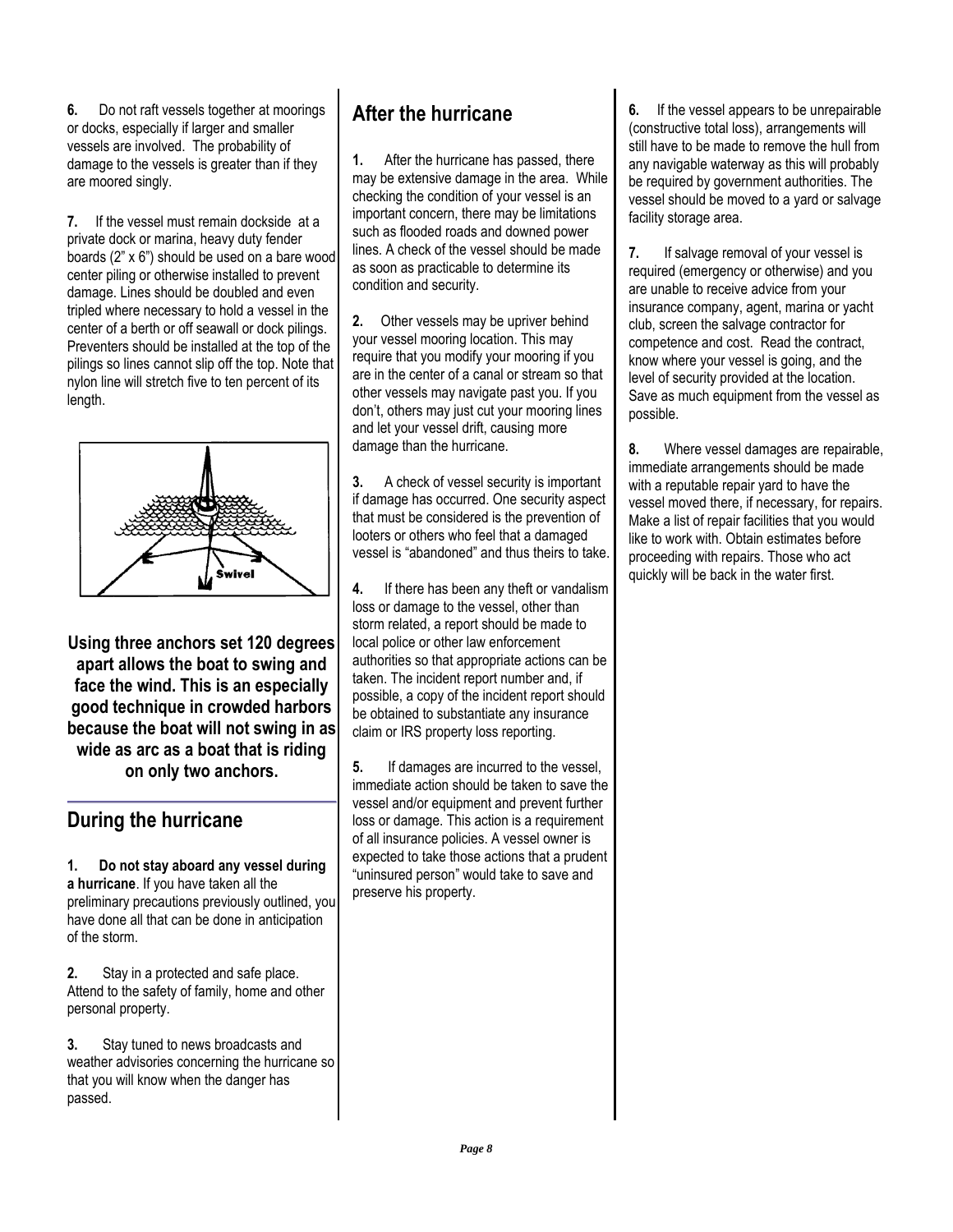## **Specific Precautions for Marina Owners**

 Marina operators, yacht dealers, boat builders, and boat repair yards should consider the following information in formulating an overall hurricane plan for their facility. Since facilities, circumstances and exposures vary throughout the county, adaptation of these suggestions to specific situations may be necessary.

### **Prior to hurricane season**

**1.** A formal hurricane plan should be developed and distributed to all employees. Facility personnel will have homes, family and property of their own to consider. They must be made aware of their work related duties and responsibilities so that they plan accordingly.

**2.** Know your physical plant facilities, operations services, equipment, and housekeeping. Make assignments of personnel to be responsible for areas and operations of the facility. Designate team units to be responsible to key people.

**3.** Review plans and procedures with co-tenants or subcontractors in multiple occupancy facilities.

**4.** Review your facility's "seasonal" operations or activities during the hurricane season and consider ordering supplies, stocks, and vessel inventory items accordingly to keep exposures as low as possible.

**5.** Consider the number of permanent, transient, new or brokered vessels that may be on hand in your care, custody and control at any period of time during the hurricane season. Can you secure all vessels at your facility or will vessels have to be moved to inland protected areas? How and by whom? Where? These questions are best answered in the calm, long before the storm.

**6.** Determine your policy on non-owned vessels in your care, custody and control at your facility or elsewhere. Communicate your position to vessel owners, preferably in written form as a notice or as part of the mooring, listing or work order agreement or contract.

 Know all the vessels and their owner, captain, or caretaker. You should have on record the home and business phone numbers and addresses of the vessel owner or their designated representative. Consider having vessel owners file their hurricane plan, in writing, with you.

**7.** Conduct a complete facility housekeeping and "field-day" or "field-week" operation sometime in the spring or just prior to the hurricane season, to police and clean up all open areas and structures within the facility. This should include, but is not limited to, the following:

(a) Remove all debris, trash and unnecessary items from open areas.

(b) Store or otherwise secure all materials and supplies.

(c) Inspect and service as necessary all building walls, roofs, windows, doors, docks, pier, wharfing or slipfingers, pilings, electrical and lighting installations, fuel and natural gas supply and dispensing equipment, both portable and fixed fire fighting equipment, mobile lifts, hydrolifts, and railways.

**8.** Order and stock as necessary emergency equipment and supplies the facility warrants such as extra mooring lines, lumber for fender boards, chafing gear, screw anchors, flashlights, batteries, portable generators, electrical and manual bilge pumps, and hull patching or repair supplies.

### **Prior to the hurricane**

 Even the smallest marine facility operation has numerous tasks and precautions that must be taken in preparation of a hurricane. The extent of the tasks and the number of personnel available will determine the amount of time required to complete the preparation. However, 72 hours is probably the minimal time allowable in most instances to undertake the following.

#### **A. 72-48 hours prior to Small Craft Warning conditions.**

**1.** Notify personnel that the facility is on a hurricane alert. Personnel should commence preparations for putting the hurricane plan in action.

**2.** Any mobile or waterborne operations personnel should be put on standby to start securing operations within the next twenty-four (24) hours.

**3.** Begin facility protection preparations by policing all yards, marina and dock areas. Stow away or secure loose equipment.

**4.** Secure all flammable, explosive or other hazardous materials, such as compressed gas cylinders, in a safe, protected secure area.

**5.** Dry storage or other facilities with outside "racks" for small boat and trailer storage should consider removing vessels from racks and securing them elsewhere.

**6.** Facilities with inside "rack" storage in a building may provide sufficient protection unless in a lowland area where evacuation of all vessels may be necessary.

**7.** Take down large signs, antennas or other removable items subject to wind damage.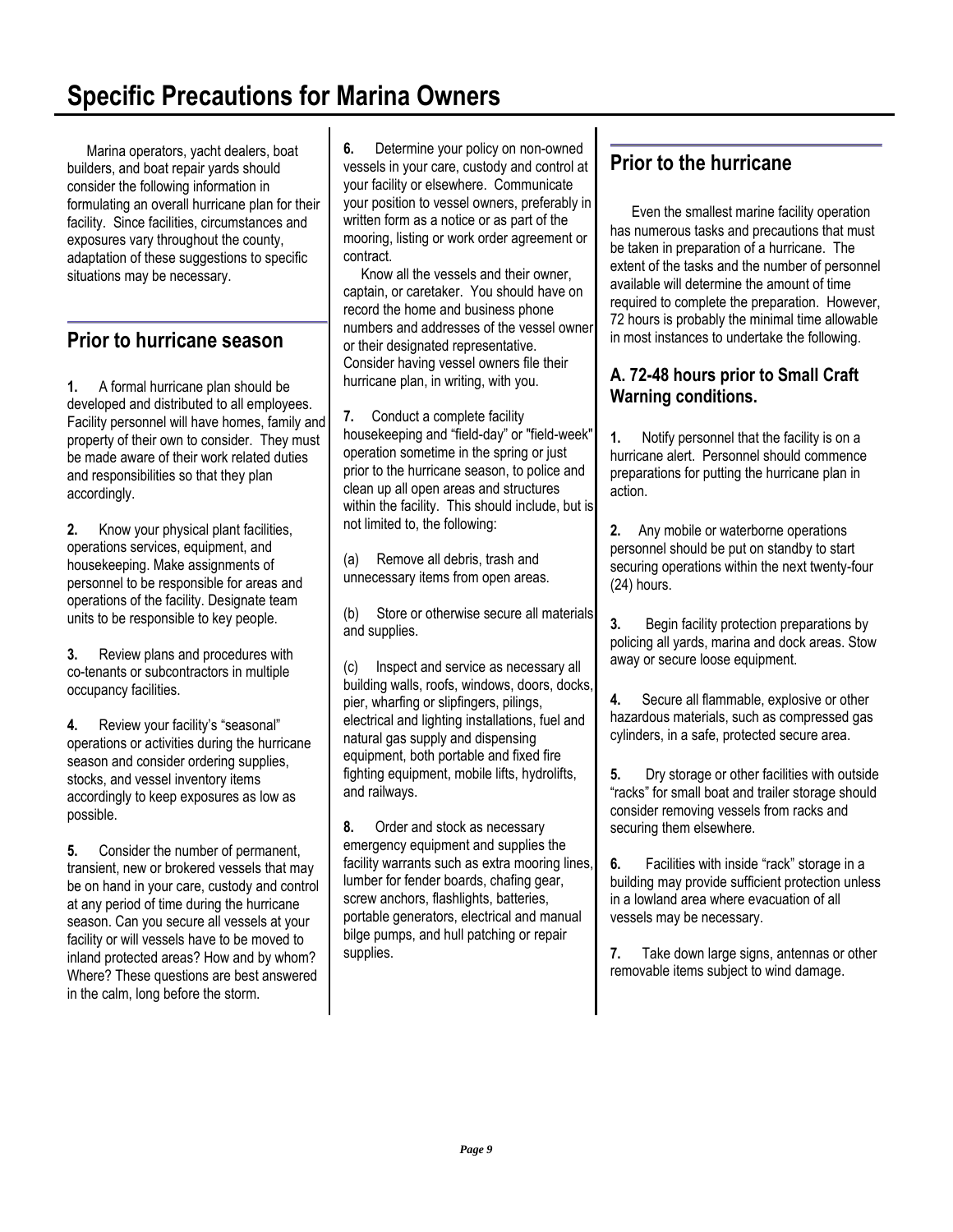**8.** Facility protection precautions should commence at this time. Storm shutters or other protective equipment should be made ready and/or installed for use.

**9.** Process and mail all paperwork that can be completed immediately. Set all new paperwork aside to be completed after the hurricane.

**10.** Remove expensive equipment or products to inland warehouses for storage.

**11.** Reduce inventories as much as possible and delay ordering materials, stocks or supplies.

**12.** All facilities should begin contacting vessel owners or their representatives in order to begin removing vessels from the facility, if required.

#### **B. 48-24 hours prior to Small Craft Warning conditions.**

**1.** Lowland locations that are evacuating personnel and equipment should be completing securing operations. All dock structures, field buildings and offices should be secured. Trailers should be evacuated. All electrical power supplies should be secured by turning off at the main power switch. All natural gas should be turned off at the main valve. All fuel supply tanks and lines should be secured at the shoreside installation. All electric motors, pumps and like equipment at or below ground level should be disconnected and protected or placed in a safe location. If fresh water is supplied from city water lines, turn off the supply at the meter. Notification to location manager, or local police should be made when evacuation is complete and the location secured.

**2.** All vessel removal operations should be well underway and completed during this twenty four hour period. Plans for securing remaining vessels should commence.

**3.** As the departing vessels are fueling, facility vessels and vehicles should also be topped off, as necessary, in preparation for securing all fueling operations and equipment. Loss of electrical power during a hurricane may disrupt fuel supplies after the storm.

**4.** Any equipment such as forklifts, trucks, travel lifts, mobile cranes, and workboats that may not be needed in storm preparations, should be secured in protected areas, shops or warehouses.

#### **C. 24-0 hours prior to Small Craft Warning conditions.**

In these hours prior to the projected arrival of the hurricane, the "Hurricane Warning" has been issued and it is highly likely that the hurricane will landfall near your facility. The following activities should be in progress or nearing completion so that most personnel can be released in the next twelve hours.

**1.** All vessel protection and securing operations should be completed with a final check of doubled mooring lines, tied off with sufficient slack and fender boards and/or other protective equipment in place.

**2.** Employees who are not staffing facilities during the storm should be released no later than twelve hours prior to the storm. Instructions for reporting back to work after the storm should be given.

**3.** Whether staffing or evacuating the facility, insure that all perimeter access points in the form of fences, gates, and building doors are locked and secured.

**4.** All facility precautionary preparations should be completed twelve hours prior to the hurricane's arrival.

**5.** No personnel should be allowed to stay on any vessel during the hurricane.

### **During the hurricane**

**1.** Stay in a protected and safe place inland if possible.

**2.** For facilities remaining staffed, extreme caution should be exercised if outdoor activities become necessary.

**3.** No one should attempt to move or resecure a loose vessel or equipment during the storm period.

**4.** Stay tuned to news and weather broadcasts concerning the hurricane's movement so you will know when the danger has passed.

#### **5. Do not venture out during the "eye" or lull in the hurricane.**

### **After the hurricane**

**1.** The hurricane may cause extensive damage, flooded roads, downed power lines, and washed out beach or river areas. While checking the condition of your facility is of a main concern, there may be limitations which may impede you from accessing it.

**2.** As personnel return to the facility and begin the preliminary damage assessment process, they should be aware of the following potential problems:

(a) Beware of snakes when going into grassy areas or other locations. Personnel should wear boots and be cautioned to look where they place their feet and hands.

(b) Be aware of possible downed electrical wires which should be considered "Hot" and avoided until the power company or electrical maintenance personnel are notified. Although your house or boat may be without power, generators may be operating thus the electrical lines will be charged.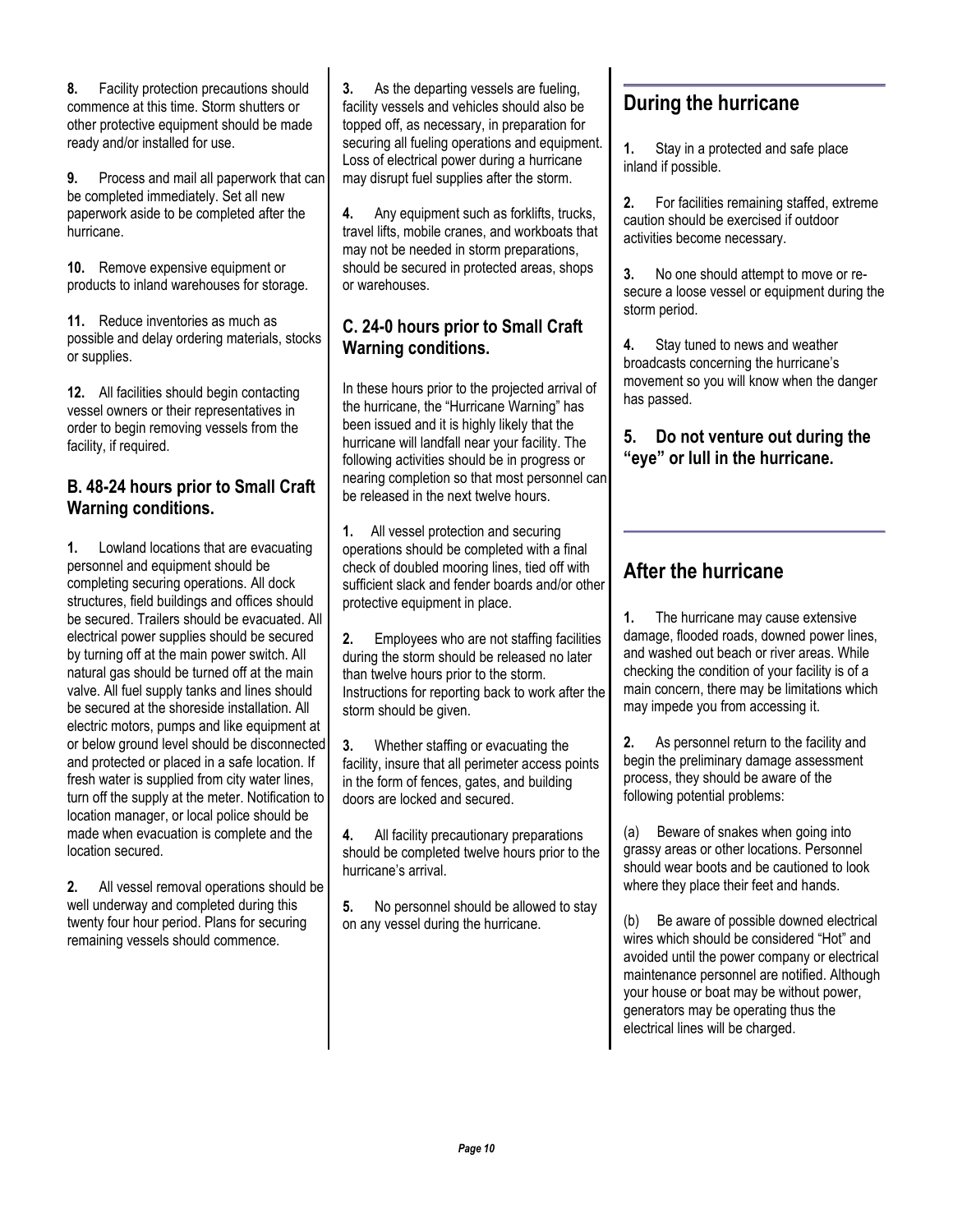(c) Checks should be made for leaking natural gas by smell only, not with matches or candles.

(d) Facility fueling docks and tanks should be checked for leaking gasoline or diesel fuel.

(e) Electrical equipment of the facility that has been submerged in water should not be started until it has been checked and repaired as necessary.

(f) Broken sewer or water mains should be reported immediately to either the utility company responsible for repair or to the maintenance personnel if owned and maintained by the facility.

(g) Building, shop and dock electrical wiring should be checked completely prior to turning on the main power switch.

(h) Wet electrical appliances, such as hot plates, toasters, calculators, typewriters, etc. should be inspected and repaired or replaced as necessary, prior to operation.

**3.** Prepare a written assessment of damages as soon as possible. Estimate damages to docks and piers and other harbor facilities:

cranes, mast hoist, boat sheds, toilets, showers, lockers, Harbor Master's office, fuel dock and office, electrical transformers, electrical service, and telephones.

**4.** If there has been any theft or vandalism loss or damage to the facility, other than storm related, a report should be made to local police or other law enforcement authorities so that appropriate actions can be taken. The incident report number and, if possible a copy of the incident report, should be obtained to substantiate any insurance claim or IRS property loss reporting.

**5.** While it is understandable that immediate repairs may need to be undertaken, all actions taken during the course of repairs prior to any insurance adjustment should be properly documented and filed. In the case of facility property damages, appraisers assigned by the insurance company will be involved in assisting with the adjustment. Insurance companies will establish storm claim offices to handle the numerous claims after a hurricane strikes.

 In catastrophic situations, extra personnel are called in to handle volumes of claims.

**6.** It is obvious that third party vessel owners, captains, caretakers and others with vessel interests will inquire as to the status of their vessel. These inquiries should be fielded as best as possible, especially if there is no damage to their property. Notification of any vessel damage should be made as soon as possible.

**7.** While vessel owners may want to return to marinas or yard facilities as soon as possible, they should be advised as to the situation at the facility and as to the availability of berthing facilities for their vessel. If damages preclude the facility from providing a berthing space for the vessels, owners should be so notified and advised as to when the facility may be available to provide a berth.

**8.** If the facility is relatively undamaged, then efforts should be made to become operational and provide facility services to those who are not so fortunate.

**9.** Controlled access and/or security at a facility may be required. Plan how to handle:

(a) members and non-members in the case of yacht clubs,

(b) tenants and non-tenants in the case of marinas or other facilities,

(c) radio, television and press representatives,

(d) outside salvage contractors, repairers, estimators, surveyors, adjusters, and appraisers.

 There may be many other actions and precautionary measures that can be taken prior to, during, or after a hurricane strikes an area. The above may not cover all actions that should be taken, but is provided as a guideline and checklist that can be a starting point for developing a hurricane plan.

 If there are specific measures or precautions unique to your operations, then fit them into the checklist when preparing the plan for your facility.

 Only by being prepared in advance will you be able to reduce loss and damage as a result of a hurricane.

### **Tying to cleats and pilings**



Correct method of making fast to a cleat



Incorrect method of making fast to a cleat



**Clove hitch** 



**Rolling Hitch**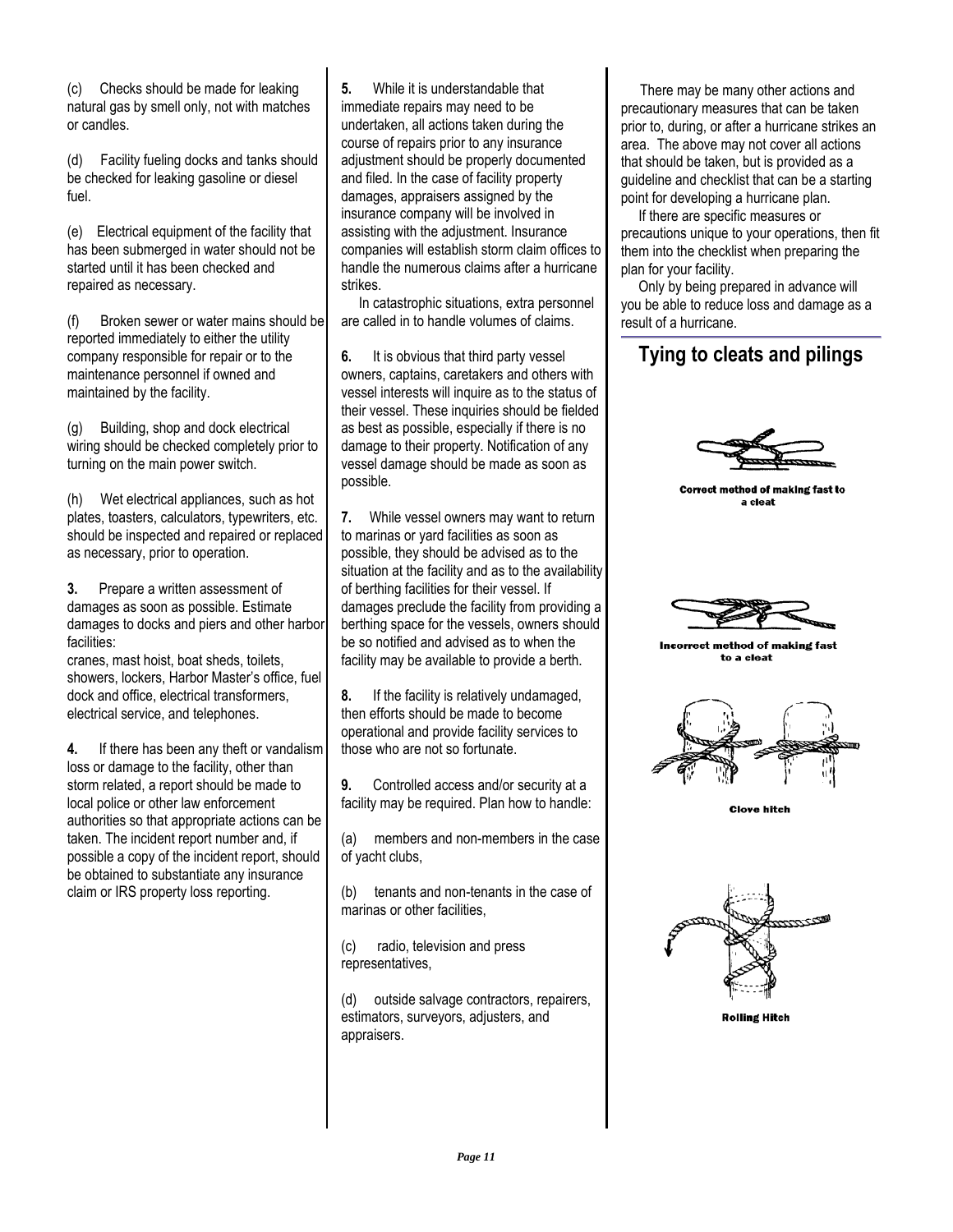## **General Procedures to Process Vessel Claims**

 Once you determine you have a loss, the following steps should be taken to process your claim:

**1.** For the record, photograph the damaged vessel and make a list of all damages and suspected problems. If the vessel is in peril, take all necessary steps to preserve the vessel and prevent further damage. Do not begin repairs other than those necessary to prevent further damage.

**2.** Promptly call your insurance agent to report the claim or loss. Estimate the percentage of damage — cosmetics, water damage, total loss, etc.

**3.** Contact repair yards to get estimates for repairs. You do not have to wait for an adjuster/surveyor to get estimates.

**4.** An adjuster, insurance company surveyor or independent surveyor acceptable to the insurance company will be instructed to survey the damaged vessel. The boat owner can elect to hire a second surveyor, at his own cost, to conduct an independent survey of the vessel. The boat owner should arrange to accompany the surveyor on the initial damage survey.

**5.** Have your inventory list, receipts, inventory pictures, pictures of damages and repair estimates ready for inspection by the adjuster/surveyor. You will need to provide both a "proof of loss" and "release/payment order".

**6.** After conducting the survey, the surveyor files a surveyor's damage report with the insurance company, and sends a copy to the boat owner, if required.

**7.** The boat owner files a statement of loss with the insurance company explaining what took place, when, where and why. It includes specific lists of known damages along with sketches or drawings.

**8.** In the event of a dispute, the boat owner will hire a second survevor/adiuster, at the boat owners expense, to represent the owners side of the dispute. A third party will be designated to listen to both sides and arrive at a decision.

**9.** If the boat owner agrees on the estimates and companies to do the repairs, the insurance company issues a check with both the repair firm and boat owner/mortgagee listed as payees on the check.

**10.** When the work is completed to the boat owner's satisfaction and approval, the check is co-signed and the repair firm is paid.

**11.** Keep in mind that, with all the confusion accompanying the aftermath of a hurricane, the underwriters will first settle claims having all the appropriate paperwork completed.

**12.** If a total loss of the vessel exists, a check is issued by the insurance company to the boat owner and mortgagee, usually for an amount equal to the agreed value or the fair market value of the vessel.

**13.** In the event of a total loss, be prepared to surrender the vessel's documentation papers, original insurance policy, any remaining equipment and the damaged vessel.

### **Sunk Vessels!**

Immediately contact a marine towing company or contractor to raise your vessel out of the water. This will help avoid a total loss of your vessel.

### **Remember!!**

 If a vessel is insured, and damages have occurred, a report of loss and/or damage should be made to the insurance agent and/or company as soon as possible. A telephone call will suffice to put them on notice. This should be followed up with a written notice. Provide all the details that you can on this first notice, such as:

(a) exact location of vessel,

(b) structural condition of vessel (e.g., holes in hull or minor damages),

(c) did the vessel partially sink and is the machinery and/or interior wet, etc.

(d) must the vessel be removed immediately; if so, to what location.

### **Be aware !!!**

 Insurance companies will have surveyors and adjusters in the area to assist and work with their policy holders. In locations designated as disaster areas, there will be insurance teams and claims offices established. While surveyors, adjusters, company representatives, and many repair facilities will try to work with you, only you have the right and authority to determine what is to be done to or on your vessel. There will be many boat owners with damaged vessels and repair facilities will be very busy. You will have to do the necessary preliminary work quickly to get your vessel repaired.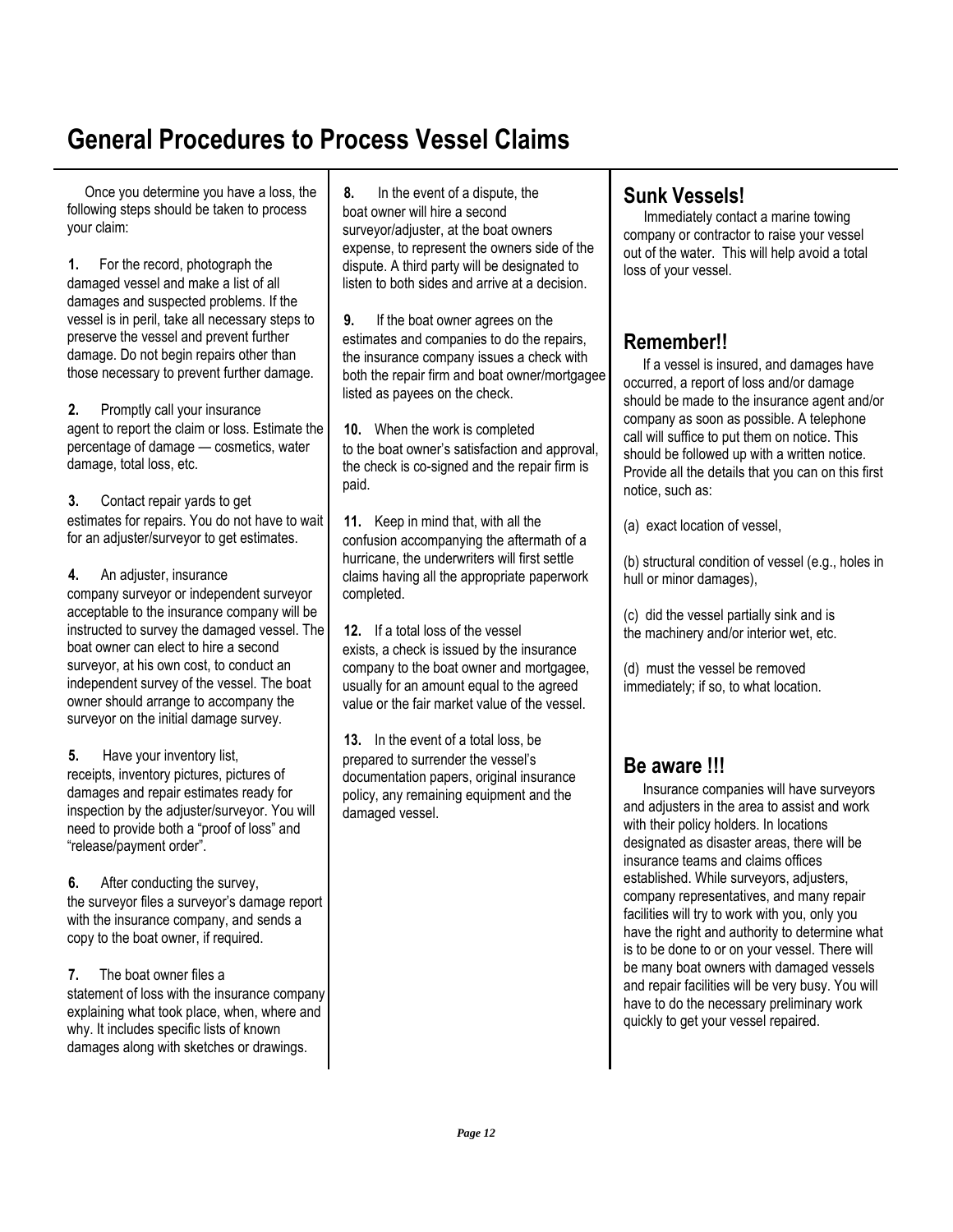## **Boat Owner's Preparation Worksheet**

| Use this worksheet, after reading the material in these guidelines, to adapt it<br>to your own circumstances. Then be sure to distribute copies to your<br>alternates as well as your marina owner/manager.                                                                                                                                                                                   |       | Diagram of Proposed Hurricane Docking/Mooring Arrangement:                                                                                                                                                                                                                                                                                                                                                                                            |
|-----------------------------------------------------------------------------------------------------------------------------------------------------------------------------------------------------------------------------------------------------------------------------------------------------------------------------------------------------------------------------------------------|-------|-------------------------------------------------------------------------------------------------------------------------------------------------------------------------------------------------------------------------------------------------------------------------------------------------------------------------------------------------------------------------------------------------------------------------------------------------------|
| <b>Boat's Name:</b> Length: Model: _____                                                                                                                                                                                                                                                                                                                                                      |       |                                                                                                                                                                                                                                                                                                                                                                                                                                                       |
|                                                                                                                                                                                                                                                                                                                                                                                               |       | If at a Hurricane Hole:                                                                                                                                                                                                                                                                                                                                                                                                                               |
|                                                                                                                                                                                                                                                                                                                                                                                               |       |                                                                                                                                                                                                                                                                                                                                                                                                                                                       |
|                                                                                                                                                                                                                                                                                                                                                                                               |       |                                                                                                                                                                                                                                                                                                                                                                                                                                                       |
|                                                                                                                                                                                                                                                                                                                                                                                               | Zip:  |                                                                                                                                                                                                                                                                                                                                                                                                                                                       |
| Phone Day:                                                                                                                                                                                                                                                                                                                                                                                    |       | If No, What Arrangements Have Been Made for                                                                                                                                                                                                                                                                                                                                                                                                           |
| Alternates (If you are not available):                                                                                                                                                                                                                                                                                                                                                        |       |                                                                                                                                                                                                                                                                                                                                                                                                                                                       |
|                                                                                                                                                                                                                                                                                                                                                                                               |       | Storage Location:                                                                                                                                                                                                                                                                                                                                                                                                                                     |
|                                                                                                                                                                                                                                                                                                                                                                                               |       |                                                                                                                                                                                                                                                                                                                                                                                                                                                       |
|                                                                                                                                                                                                                                                                                                                                                                                               |       |                                                                                                                                                                                                                                                                                                                                                                                                                                                       |
|                                                                                                                                                                                                                                                                                                                                                                                               |       |                                                                                                                                                                                                                                                                                                                                                                                                                                                       |
| Night:<br>Phone Day:                                                                                                                                                                                                                                                                                                                                                                          |       |                                                                                                                                                                                                                                                                                                                                                                                                                                                       |
|                                                                                                                                                                                                                                                                                                                                                                                               |       | List All Equipment Needed Aboard to Prepare Boat:                                                                                                                                                                                                                                                                                                                                                                                                     |
| Name: Name and the second contract of the second contract of the second contract of the second contract of the second contract of the second contract of the second contract of the second contract of the second contract of                                                                                                                                                                 |       | Equipment<br><b>Current Location</b>                                                                                                                                                                                                                                                                                                                                                                                                                  |
|                                                                                                                                                                                                                                                                                                                                                                                               |       | 1. Extra Lines                                                                                                                                                                                                                                                                                                                                                                                                                                        |
|                                                                                                                                                                                                                                                                                                                                                                                               |       | 2. Chafe Protectors                                                                                                                                                                                                                                                                                                                                                                                                                                   |
|                                                                                                                                                                                                                                                                                                                                                                                               |       | 3. Fenders                                                                                                                                                                                                                                                                                                                                                                                                                                            |
| Phone Day: Night: Night: Night: Has Boat Keys? Access to Hurricane Equipment?                                                                                                                                                                                                                                                                                                                 |       |                                                                                                                                                                                                                                                                                                                                                                                                                                                       |
|                                                                                                                                                                                                                                                                                                                                                                                               |       | 4. Anchors                                                                                                                                                                                                                                                                                                                                                                                                                                            |
| Boat's Current Location:                                                                                                                                                                                                                                                                                                                                                                      |       | 5. Swivels                                                                                                                                                                                                                                                                                                                                                                                                                                            |
|                                                                                                                                                                                                                                                                                                                                                                                               |       | 6. Shackles                                                                                                                                                                                                                                                                                                                                                                                                                                           |
|                                                                                                                                                                                                                                                                                                                                                                                               |       | 7. Duct Tape                                                                                                                                                                                                                                                                                                                                                                                                                                          |
|                                                                                                                                                                                                                                                                                                                                                                                               |       | 8. Plugs(Exhaust Port)                                                                                                                                                                                                                                                                                                                                                                                                                                |
| If at a Dock: $Slip #$                                                                                                                                                                                                                                                                                                                                                                        |       |                                                                                                                                                                                                                                                                                                                                                                                                                                                       |
| Additional Lines No:<br>Length: Size:<br>Chafe Gear: Fenders                                                                                                                                                                                                                                                                                                                                  |       | $10.$                                                                                                                                                                                                                                                                                                                                                                                                                                                 |
| If at a Hurricane Hole:<br>Travel Time by Water From Present Location:<br>If Yes, Will They Open Prior to Hurricane?<br>Has Owner of Surrounding Land Been Contacted?<br>Type of Bottom:______________<br>$Depth:\_\_\_\_\_\_\_\_\_\_\_\_\_\_$<br>Additional Anchor Needed: No:<br>Size(s):<br>Additional Lines: No: Length: Size: _<br>Additional Chain: No:<br>Length: $\frac{1}{\sqrt{2}}$ | Size: | List Equipment to Be Stripped From Boat<br>Equipment<br>Storage Location<br>1. Electronics<br>2. Dinghy<br>3. Outboard/Fuel<br>4. Sails<br>5. Bimini<br>6. Galley Fuel<br>7. Ship's Papers<br>8.<br>9.<br>10.<br><u> 1989 - Johann John Harry Harry Harry Harry Harry Harry Harry Harry Harry Harry Harry Harry Harry Harry Harry Harry Harry Harry Harry Harry Harry Harry Harry Harry Harry Harry Harry Harry Harry Harry Harry Harry Harry Har</u> |
| If at a Mooring/Anchorage:<br>Has Mooring Been Inspected Within the Last Six Months?____<br>Type of Bottom: <u>Containing</u><br>Mooring Line Should Be Extended ______' to Increase Scope<br>Type(s):<br>Additional Lines: No: Length: Size: Size:<br>Additional Chain: No: Length: Size:                                                                                                    |       | <b>Hurricane Plan Final Checklist</b><br>$\Box$ Strip Bimini, Sails, Life Rings<br>□ Arrange Dock/Anchor Lines<br>Etc.<br>□ Disconnect Shore Power<br>$\Box$ Add Chafe Protection<br>□ Use Extra Fenders/<br>$\Box$ Close Fuel Valves<br>Fenderboards as Needed<br>Put Duct Tape on Windows<br>□ Lock Boat<br>and Hatches                                                                                                                             |
|                                                                                                                                                                                                                                                                                                                                                                                               |       | □ Insert Plugs in Engine Ports<br>$\Box$ Notify Marina Manager                                                                                                                                                                                                                                                                                                                                                                                        |

**Reprinted from** *Seaworthy,* **a Periodical of the BOAT/U.S. Marine Insurance Program**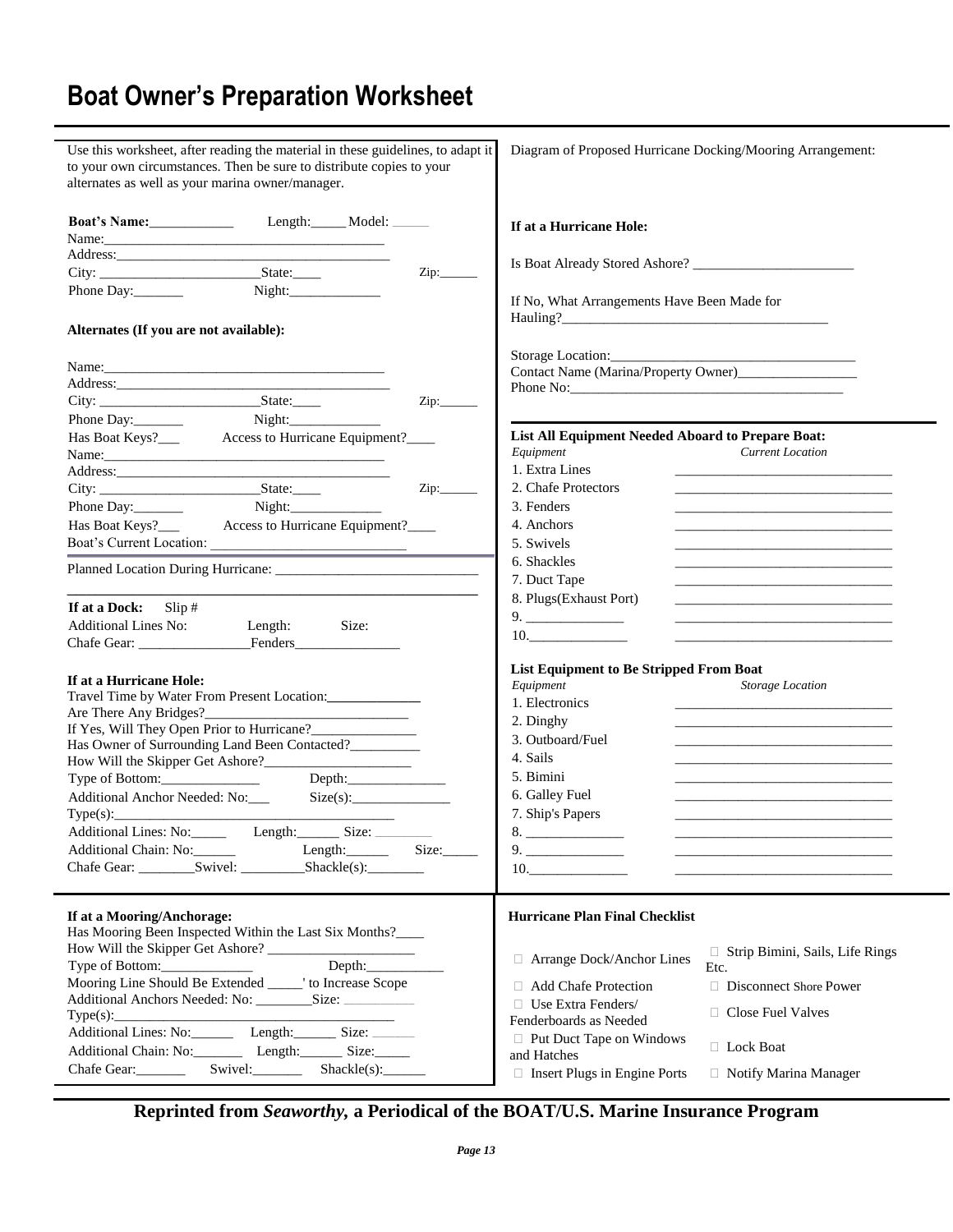## **Summary**

## **Important Points to Remember!**

- *• Develop your hurricane plan early. Only you can be responsible for your plan.*
- *• Make all arrangements for moving and securing your vessel prior to hurricane season.*
- *• There are insufficient safe havens for all vessels in the county. Those who act early will fare the best.*

*• Do not stay on your vessel, or attempt to move or secure your vessel after small craft warnings have been posted.*

*• Do not be fooled by the lull or calm as the eye passes. The second half of the storm will soon strike with full intensity.*

*• Marine agencies will pull their vessels from the water when wind and seas warrant. They will not risk their lives to rescue careless boaters.*

*• Stay tuned to all broadcasts and official bulletins until the storm has fully abated.*

*• Do not return to your vessel until the hurricane has cleared your area and you are told its OK to return.*

*• Your life is more valuable than your property. Do not allow yourself to become a hurricane statistic!*